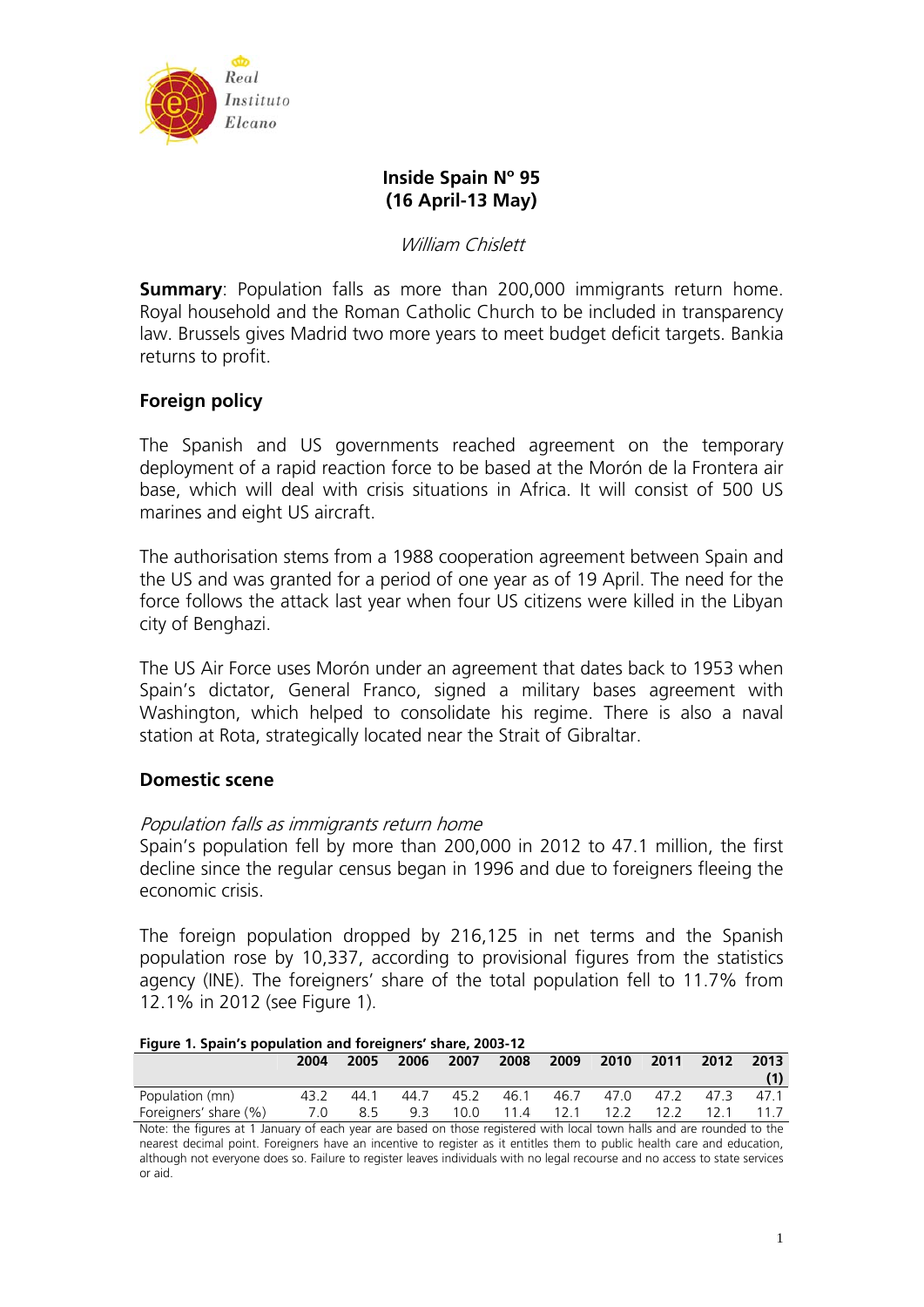

The largest falls came from Ecuadoreans and Rumanians (see Figure 2). The number of Chinese, however, increased by over 3,500 to 180,648 and was close to the number of Germans (whose total fell by 15,558).Of the 216,125 people who left the country, 90,639 were EU citizens and 125,486 from other countries.

|  | Figure 2. Foreign population by the top-10 countries of origin |  |  |  |
|--|----------------------------------------------------------------|--|--|--|
|  |                                                                |  |  |  |

|                 | 1 January 2013 (1)   | % of total |
|-----------------|----------------------|------------|
| Rumania         | 868,635 (-28,568)    | 15.7       |
| Morocco         | 787,013 (-1,550)     | 13.7       |
| <b>UK</b>       | 383,093 (-14,799)    | 6.9        |
| Ecuador         | 262,223 (-45,951)    | 4.8        |
| Colombia        | 221,361 (-24,984)    | 4.0        |
| Italy           | 192,147 (+246)       | 3.5        |
| Germany         | 181,320 (-15,558)    | 3.3        |
| China           | 180,648 (+3,647)     | 3.3        |
| <b>Bolivia</b>  | 172,412 (-13,606)    | 3.1        |
| <b>Bulgaria</b> | 168,631 (-7,780)     | 3.1        |
| Total           | 5,520,133 (-216,125) | 100.0      |

(1) Provisional figures and the change over 2012 are in brackets. Source: INE.

According to German statistics, almost 30,000 Spaniards including foreigners with Spanish residency emigrated to Germany last year, 45% more than in 2011 and roughly the same number that went there in 1973 (see Figure 3). With an unemployment rate of less than 6%, a quarter of Spain's, Germany has a skilled labour shortage.

#### **Figure 3. Emigration to Germany in 2012**

|          | <b>Number</b> |
|----------|---------------|
| Poland   | 176,367       |
| Rumania  | 116,154       |
| Hungary  | 53,892        |
| Italy    | 42,167        |
| Greece   | 34,109        |
| Spain    | 29,910        |
| Portugal | 11,762        |
|          |               |

Source: Federal Statistical Office of Germany.

The size of foreign communities by region varied considerably (see Figure 4). Catalonia has the largest one in absolute terms (1.15 million and 15.3% of its population), while Cantabria has only 38,462 (6.5% of its population). Valencia, one of the regions that benefited the most from the housing boom and has suffered heavily from the bursting of the property bubble, has the largest relative share –almost 17% of its population are foreigners–.

The regions with the largest number of immigrants tend to be also those with the highest unemployment rates. This is the case, for example, of Andalusia whose jobless rate at the end of 2012 was 36% and Valencia (28%), both of them above the national average of 26%. The unemployment rate of immigrants is more than 30%.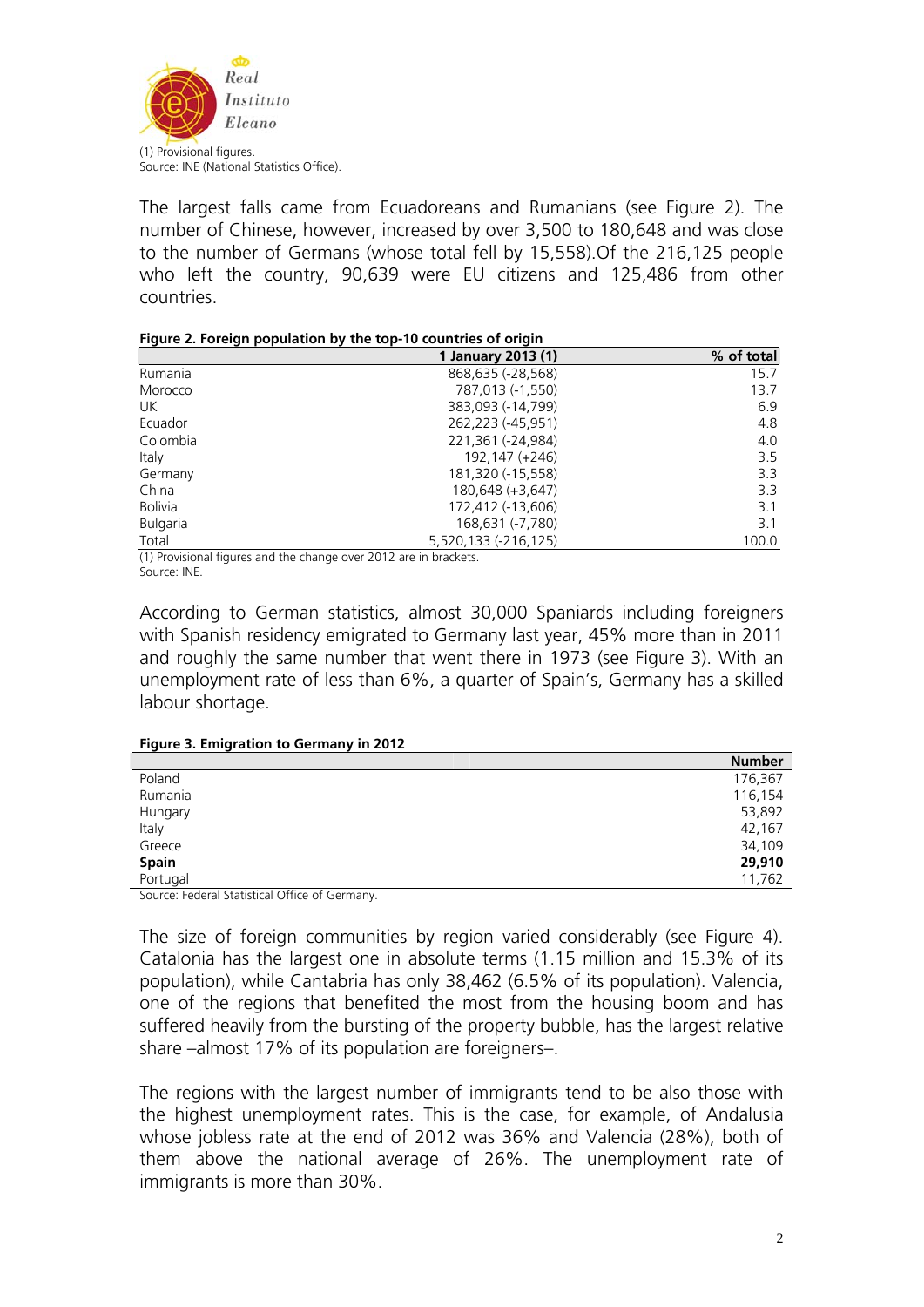

| Region                | -r----<br>$-1$ . $-9$ . $-1$ . $-1$<br>Number at 1 January 2013 (1) | % of region's population |
|-----------------------|---------------------------------------------------------------------|--------------------------|
| Andalusia             | 724,181                                                             | 8.6                      |
| Aragón                | 172,931                                                             | 12.9                     |
| Asturias              | 48,310                                                              | 4.5                      |
| Balearic Islands      | 223,605                                                             | 20.1                     |
| <b>Basque Country</b> | 148,165                                                             | 6.8                      |
| Canary Islands        | 299,774                                                             | 14.2                     |
| Cantabria             | 38,462                                                              | 6.5                      |
| Castilla y León       | 163,491                                                             | 6.5                      |
| Castilla-La Mancha    | 220,245                                                             | 10.5                     |
| Catalonia             | 1,154,477                                                           | 15.3                     |
| Extremadura           | 41,241                                                              | 3.7                      |
| Galicia               | 109,386                                                             | 4.0                      |
| La Rioja              | 44,138                                                              | 13.7                     |
| Madrid                | 956,386                                                             | 14.7                     |
| Murcia                | 230,394                                                             | 15.7                     |
| Navarre               | 67,714                                                              | 10.5                     |
| Valencia              | 859,203                                                             | 16.8                     |

#### **Figure 4. Foreign population by Spain's regions (%)**

(1) Provisional figures. Source: INE.

The average age of foreigners is much lower than that of Spaniards (35 years vs 43 years). Close to 60% of the total population aged between 16 and 44 is foreign compared with 38% for Spaniards. At the other end of the age spectrum, only 6.5% of those over the age of 65 are foreign compared with 19% of Spaniards.

A survey published by the Ortega-Marañón Foundation and Princeton University showed that 50% of the children of immigrants who came to Spain during the 1990s felt they were Spaniards compared with 30% in 2008.

Alejandro Portes, one of the report's authors, said the results were a success in terms of integration as most of the parents of these children had spent relatively little time in Spain.

## Royal Household and the Roman Catholic Church to be included in transparency law

The government will include the embattled royal family in its transparency law in a bid to restore confidence in the political class and the monarchy, both of them seriously tarnished by corruption scandals.

Spain has one of the least open governments in the developed world. Compared to other countries in which citizens can regularly consult public contracts, spending, lawsuits and other government reports, the Spanish government has been very cautious over allowing citizens to access even basic information even though the Franco dictatorship ended almost 40 years ago.

The popularity of the royal family began to fall in 2011 when King Juan Carlos's son-in-law, Iñaki Urdangarin, faced preliminary criminal charges for fraud, tax evasion and embezzling €6 million of public funds related to Noós, the non-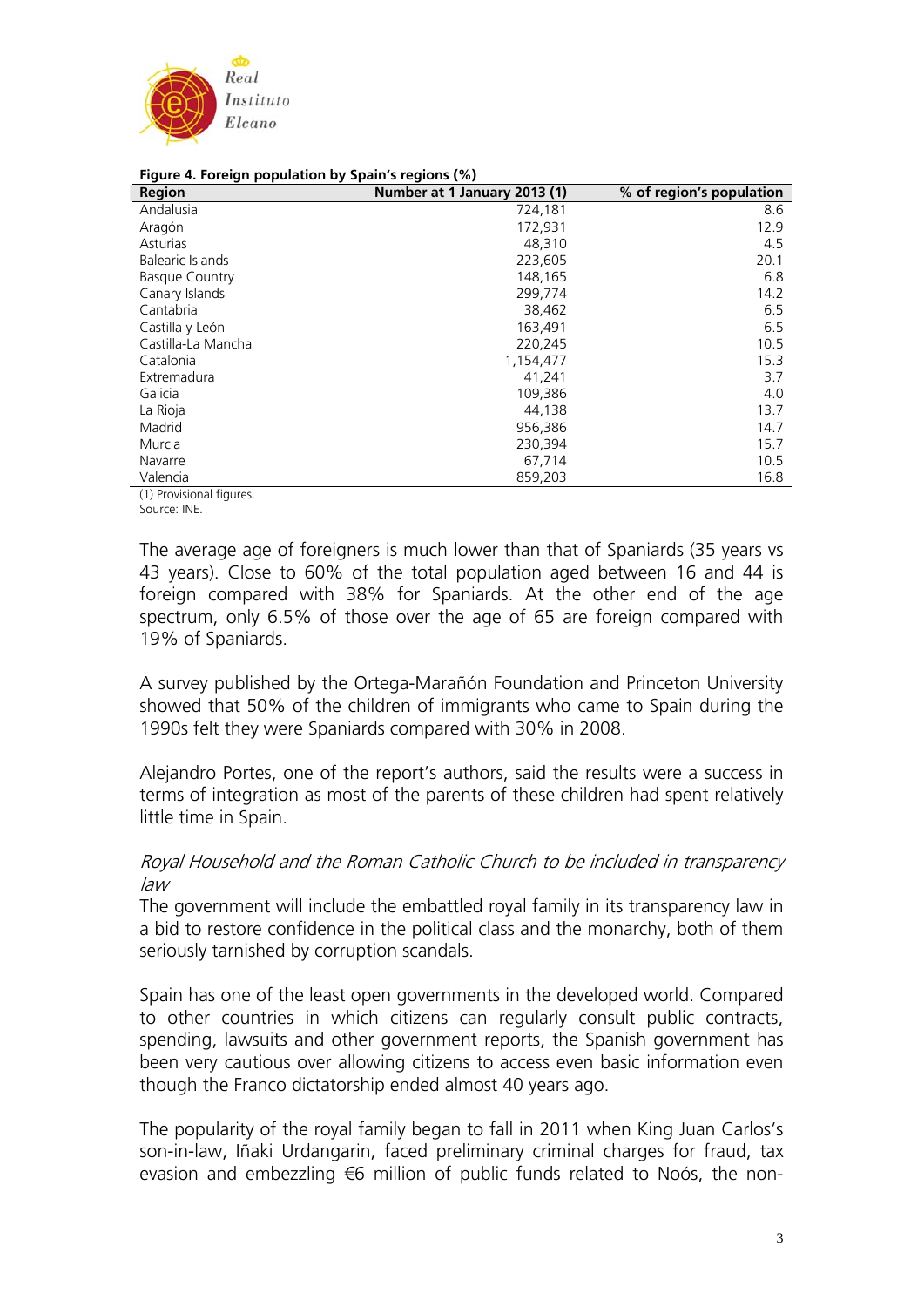

profit sports foundation he established and ran.

Last month his wife, the Infanta Cristina, was subpoenaed to appear in court after she was named as a suspect, but this was challenged by the prosecution on the grounds of insufficient evidence. A panel of judged upheld this view this month, but it left the door open for her to be questioned later regarding possible tax fraud and money laundering if new evidence against her emerged.

Had the subpoena held, the Infanta Cristina would have been the first royal-born Spaniard to appear in court in the country's modern history.

There have been calls for the King to abdicate in favour of his son, Felipe, and support for the restoration of a republic has risen. The Bourbon monarchy was re-established after General Franco died in 1975, and the King won his spurs and huge respect by piloting the country to democracy. The King's grandfather went into exile shortly before a republic was declared in 1931. It was abolished when Franco won the 1936-39 Civil War.

Public anger at the political class is intense and is reflected in its very low standing in opinion polls and in protests. Politicians of all colours are widely blamed for Spain's economic and financial crisis and for a recession now in its fifth year (growth in 2011 was anaemic). Hundreds of politicians and businessmen associated with them are under investigation for corruption, embezzlement and trafficking of influences.

The transparency law will also introduce a 'good government practice' code to curtail corruption and a public right to information statute, based on the Freedom of Information Act (FOIA) in the United States. The funds that the royal household receives from the state budget will be under scrutiny, but not the royal family's private wealth.

The Roman Catholic Church, which receives millions of euros of public funds a year for religion teachers in schools and other purposes, will also be subject to the new law. Like the royal family, it will receive special treatment.

### New mortgage law fails to meet protestors' demands

Parliament approved a new mortgage law, which fell short of the demands of a mass movement whose protests have included haranguing politicians outside their homes.

The reform of the mortgage law, which is over 100 years old, will allow only households where every member is unemployed and annual combined income is under €19,000 to hand over their property to cancel mortgage debt. Unless a mortgage borrower is in this category, he still has to pay off the debt even after eviction. Some 30,000 primary residence owners were evicted last year.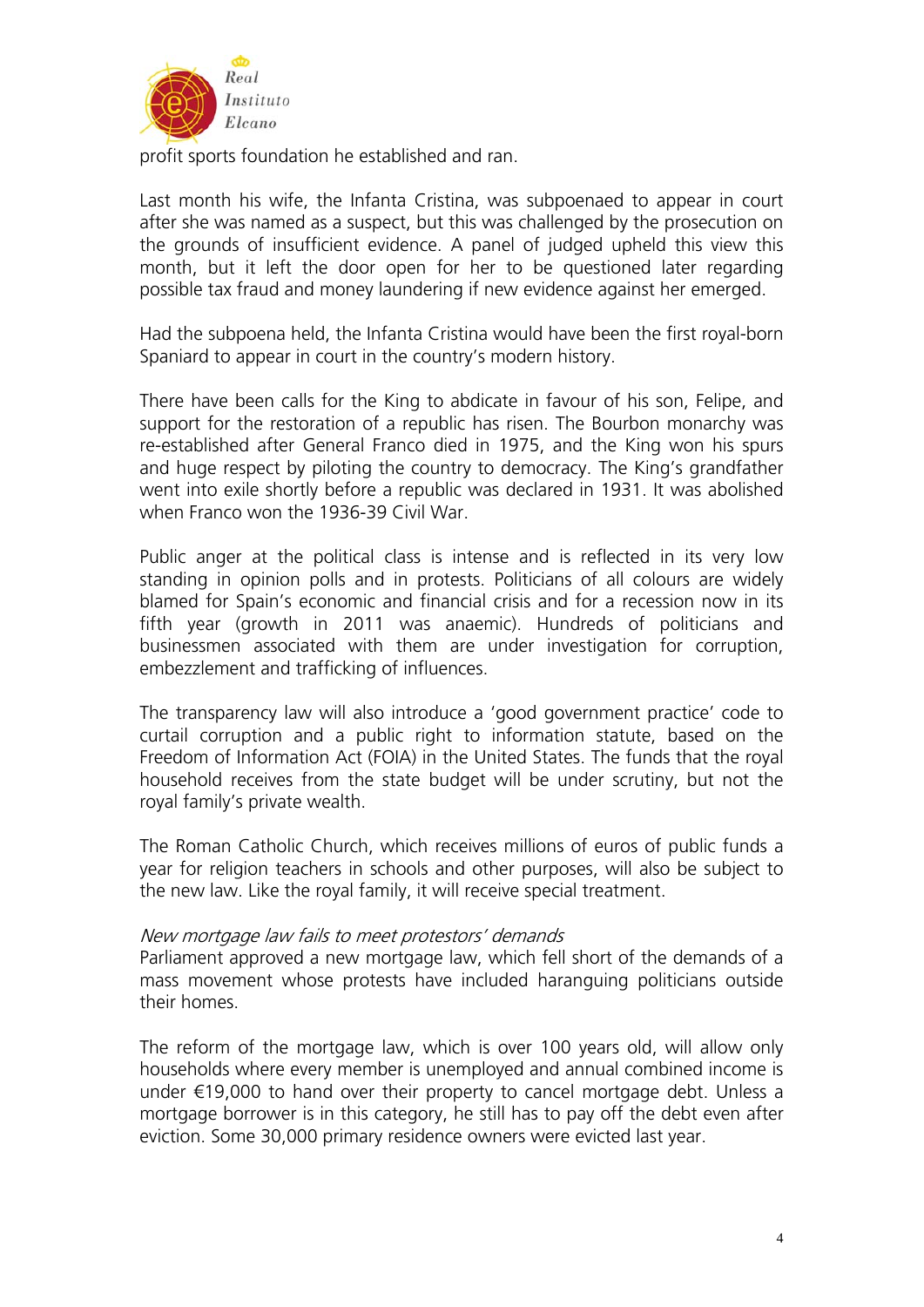

The Platform for Mortgage Victims (PAH), which gathered 1.5 million signatures for a petition to change mortgage rules, called for a much more lenient law, along the lines of that in the UK.

The law has yet to be approved by the Senate, where the ruling Popular Party also has a majority.

The approval of the new law coincided with data that showed that in November 2011 there were 3.4 million empty homes out of a total stock of properties of 25.2 million, almost 4.3 million more than in 2001.

## Constitutional Court nullifies Catalan declaration of sovereignty

The Constitutional Court declared the Catalan parliament's declaration of sovereignty null and void, provoking an angry response from Artur Mas, the region's premier.

The Solicitor General's Office took the issue to the court after the Catalan parliament declared the region a 'sovereign political and legal entity' as the central government regarded the text as an 'open challenge to the Constitution'.

The parliament's move in January, followed by a second resolution in March, is part of its strategy to hold a referendum on independence in 2014.

The central government intends to block every move along this path.

'We will not put anything on hold', said Mas. 'We will continue on the path despite the obstacles. We will continue because it is a path chosen by the people of Catalonia'.

According to a Metroscopia opinion poll published this month, 75% of respondents in the whole of Spain (two-thirds in Catalonia) believe the region's independence is unlikely to happen in the near future, and 74% said a referendum on the issue should be held throughout the country and not unilaterally in Catalonia. Mas has said there will be a referendum just in Catalonia in 2014.

In another development, the National Centre of Intelligence (CNI), the secret service, requested Noureddin Ziani, a Moroccan, be expelled from Spain for being a threat to national security. He is alleged to be working for the Moroccan secret service and to have promoted the cause of Catalan sovereignty among immigrants. Catalonia has the largest number of immigrants in Spain (see Figure 4).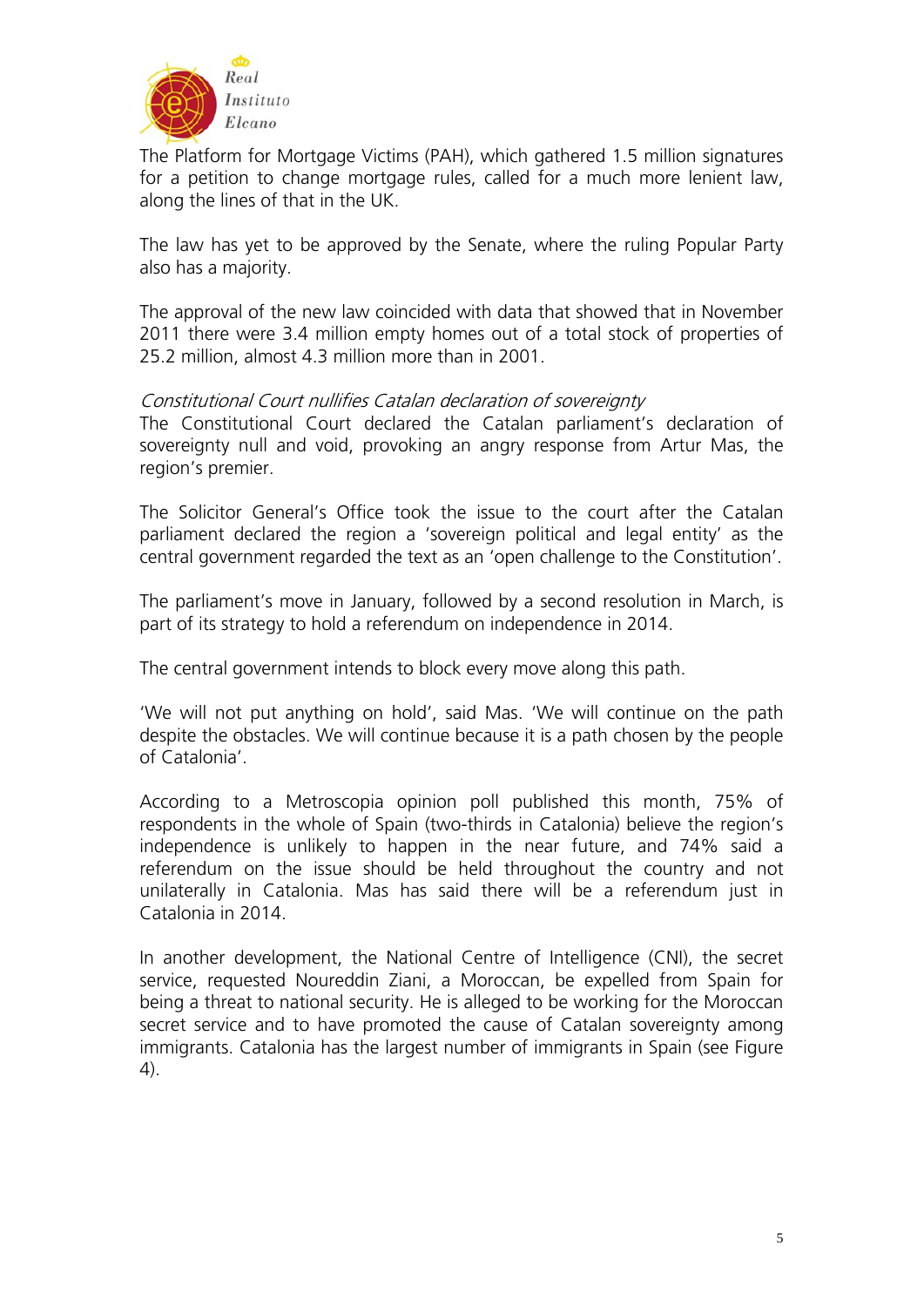

Spain in bottom half of child well-being league

The latest league table of child well-being produced by UNICEF confirms the growing crisis among Spain's children, largely as a result of the country's long recession, which has produced high unemployment and deep public spending cuts.

Spain was ranked 19<sup>th</sup> out of 29 countries in UNICEF's league table, which is based on five [dimensions](http://www.unicef.org/media/files/RC11-ENG-embargo.pdf) (see Figure 5), down from  $13<sup>th</sup>$  place out of 21 countries in the early 2000s. Its fall is the largest among the ranked countries over a [1](#page-5-0)0-year period on a common set of indicators (see Figure  $6$ )<sup>1</sup>.

|                     | rigure 5. League table or critic well-bellig (1) |          |                  |                         |                      |
|---------------------|--------------------------------------------------|----------|------------------|-------------------------|----------------------|
| <b>Overall rank</b> | <b>Material well-</b>                            | Health & | <b>Education</b> | <b>Behaviours &amp;</b> | <b>Housing &amp;</b> |
|                     | being                                            | safety   |                  | risks                   | environment          |
| 1. Netherlands      |                                                  |          |                  |                         |                      |
| 2. Norway           |                                                  |          | h                |                         |                      |
| 6. Germany          |                                                  | 12       |                  | 6                       | 13                   |
| 13. France          | 10                                               | 10       | 15               | 13                      | 16                   |
| 16. UK              | 14                                               | 16       | 24               | 15                      | 10                   |
| 19. Spain           | 24                                               | 9        | 26               | 20                      | 9                    |
| 26. US              | 26                                               | 25       | 27               | 23                      | 23                   |
| 29. Rumania         | 29                                               | 29       | 29               | 27                      | 29                   |

#### **Figure 5. League table of child well-being (1)**

(1) Out of 29 countries.

Source: UNICEF.

Spain has the fifth-lowest child mortality rate and the third-highest pre-school enrolment rate, but it is in the bottom third for participation in further education (the percentage of those aged 15 to 19 in education) and last in the NEET ranking (the percentage of those aged 15 to 19 not in education, employment or training) and  $25<sup>th</sup>$  in the PISA test scores for reading, maths and science for 15-year-olds.

Finland tops the PISA league and yet is bottom in the ranking for pre-school enrolment, which suggests that starting school early, as in Spain, does not guarantee educational achievement.

| Figure 6. Country rankings at beginning and end of the decade (1) |        |                    |                |  |  |  |  |
|-------------------------------------------------------------------|--------|--------------------|----------------|--|--|--|--|
| Early 2000s                                                       | Rank   | <b>Late 2000s</b>  | Change in rank |  |  |  |  |
| Sweden                                                            |        | <b>Netherlands</b> | $+2$           |  |  |  |  |
| Finland                                                           |        | Norway             | $+2$           |  |  |  |  |
| France                                                            | -6.    | <b>Denmark</b>     | $-2$           |  |  |  |  |
| Germany                                                           |        | <b>Belgium</b>     | $+1$           |  |  |  |  |
| <b>Spain</b>                                                      | 13.    | Czech Republic     | $-4$           |  |  |  |  |
| Italy                                                             | 14.    | Italy              | No change      |  |  |  |  |
| UK                                                                | $18 =$ | <b>Spain</b>       | -5             |  |  |  |  |
|                                                                   |        |                    |                |  |  |  |  |

#### **Figure 6. Country rankings at beginning and end of the decade (1)**

(1) The tables are ranked by each country's average rank in four dimensions of child well-being –material well-being, health, education, and behaviours and risks– for which comparable data are available towards the beginning and end of the first decade of the 2000s. Source: UNICEF.

21. US -1

<span id="page-5-0"></span><u>.</u> 1 See my analysis at

[http://www.realinstitutoelcano.org/wps/portal/rielcano\\_eng/Content?WCM\\_GLOBAL\\_CONTEXT=](http://www.realinstitutoelcano.org/wps/portal/rielcano_eng/Content?WCM_GLOBAL_CONTEXT=/elcano/elcano_in/zonas_in/international+economy/commentary-chislett-child-well-bieng-spain-crisis/) [/elcano/elcano\\_in/zonas\\_in/international+economy/commentary-chislett-child-well-bieng-spain](http://www.realinstitutoelcano.org/wps/portal/rielcano_eng/Content?WCM_GLOBAL_CONTEXT=/elcano/elcano_in/zonas_in/international+economy/commentary-chislett-child-well-bieng-spain-crisis/)[crisis/.](http://www.realinstitutoelcano.org/wps/portal/rielcano_eng/Content?WCM_GLOBAL_CONTEXT=/elcano/elcano_in/zonas_in/international+economy/commentary-chislett-child-well-bieng-spain-crisis/)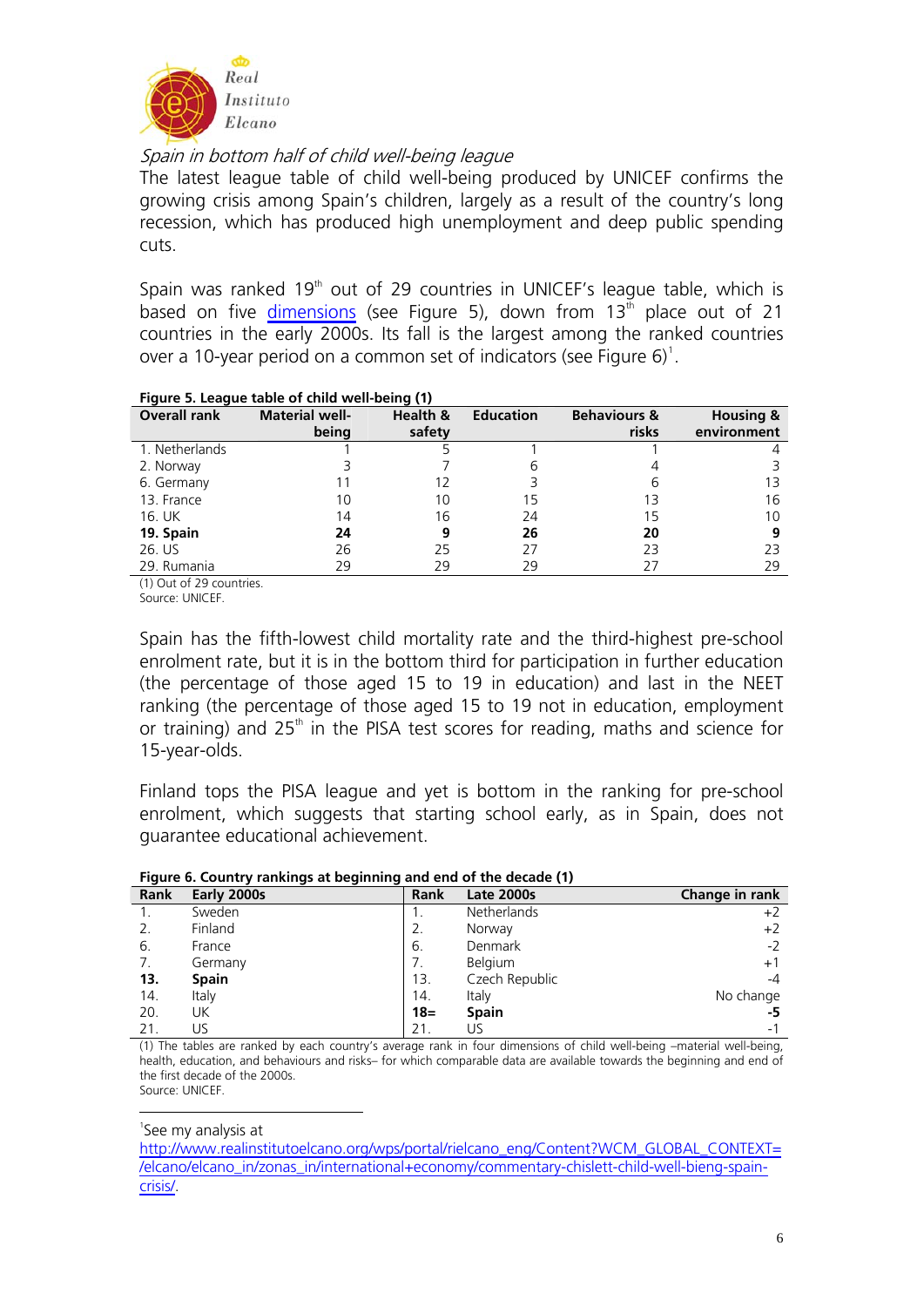

# **The Economy**

## Brussels gives Madrid two more years to meet budget deficit targets

The European Commission came to the rescue of the hard-pressed government and gave it two more years to reduce its budget deficit to 3% of GDP. The 'price' for Madrid is more structural reforms including changes to the state pensions system.

The French and Portuguese governments were also given more time, marking a relaxation of the austerity strategy pursued by Brussels, which is widely believed to be reaching the limits of what countries can withstand.

The Spanish government blames the deeper recession this year for its difficulties in meeting the budget deficit target of 4.5% of GDP. A deeper recession has spoiled their revenue estimates and without further tax rises, which the government has ruled out, means more spending cuts. Spain's top rate of income tax at 52% is the fifth-highest in the EU and well above the EU-27 average of 38.7% (see Figure 7).

|          | %    |
|----------|------|
| Sweden   | 56.6 |
| Denmark  | 55.6 |
| Belgium  | 53.7 |
| Portugal | 53.0 |
| Spain    | 52.0 |
| France   | 50.2 |
| Germany  | 47.5 |
| UK       | 45.0 |
| Italy    | 43.0 |
| EU-27    | 38.7 |

**Figure 7. Top rates of personal income tax in 2013 (%), selected countries** 

Source: Eurostat.

The new deficit target for 2013 is 6.3% and it has to be no more than 3% in 2016.

Madrid also failed to meet last year's target, which was initially 4.4% (set under the previous Socialist government which lost the November 2011 general election) and then revised up to 6.3%. It came in at almost 7% (10.6% including one-off aid to ailing banks).

The government optimistically envisaged GDP shrinkage of 0.5% this year when drawing up the budget for 2013 and has now revised the figure to -1.3%, in line with private sector forecasts made months ago (see Figure 8).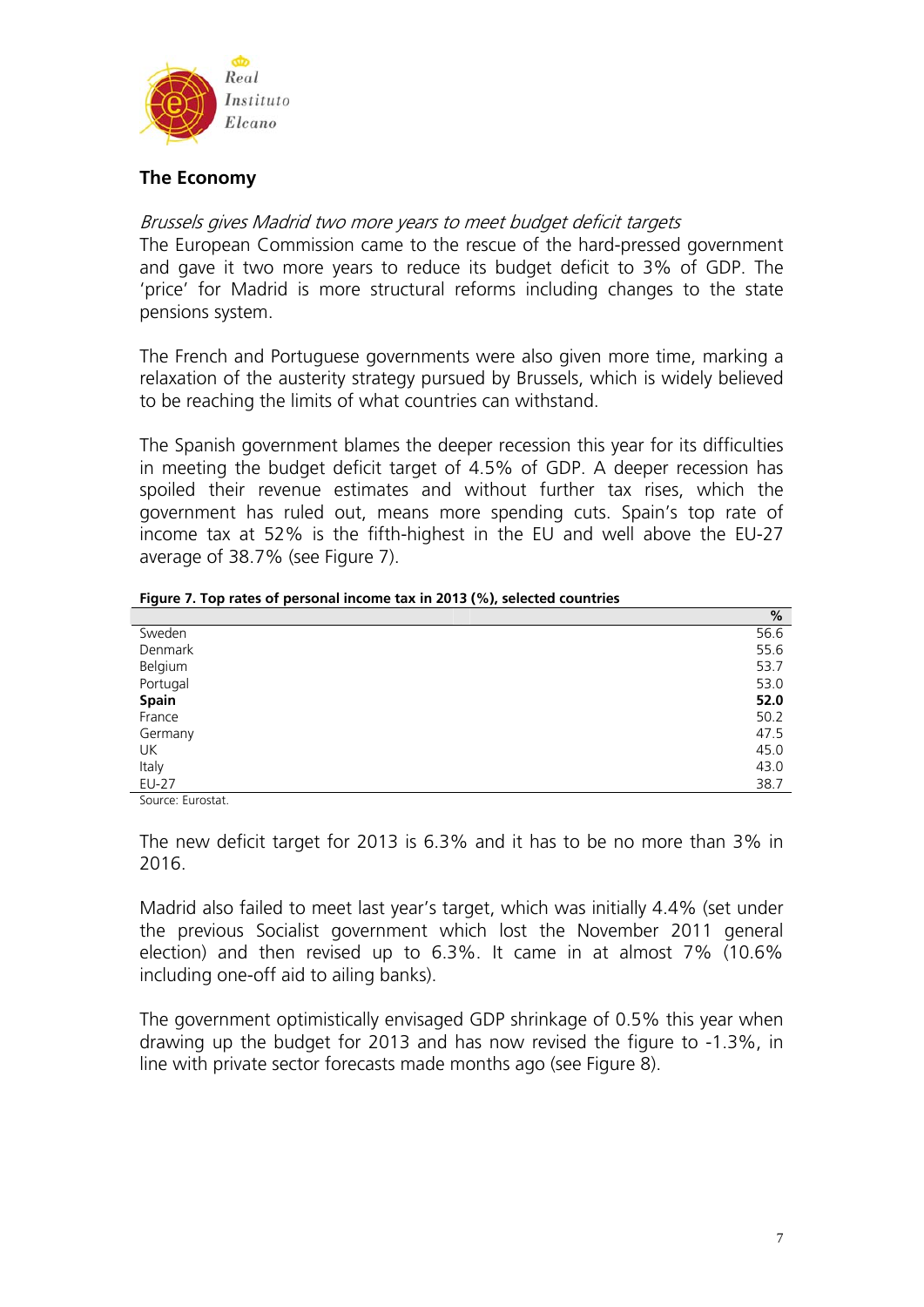

#### **Figure 8. Spanish government's revised macroeconomic scenario, 2013-16**

|                                      | 2012(1) | 2013   | 2014   | 2015   | 2016   |
|--------------------------------------|---------|--------|--------|--------|--------|
| Private consumption                  | $-2.1$  | $-2.1$ | 0.0    | 0.4    | 0.8    |
| Public administrations consumption   | $-3.7$  | $-4.4$ | $-3.1$ | $-3.8$ | $-3.6$ |
| Gross fixed capital formation        | $-9.1$  | $-7.1$ | $-0.9$ | 2.0    | 4.3    |
| Domestic demand (contrib. to growth) | $-3.9$  | $-3.7$ | $-0.8$ | $-0.1$ | 0.6    |
| Exports of goods and services        | 3.1     | 4.1    | 5.9    | 6.9    | 7.1    |
| Imports of goods and services        | $-5.0$  | $-3.7$ | 2.6    | 4.7    | 6.2    |
| External demand (contrib. to growth) | 2.5     | 2.4    | 1.3    | 1.0    | 0.7    |
| Real GDP growth                      | $-1.4$  | $-1.3$ | 0.5    | 0.9    | 13     |
| Jobless rate (% of the labour force) | 25.0    | 27.1   | 26.7   | 25.8   | 24.8   |
| Budget deficit (% of GDP)            | $-10.6$ | $-6.3$ | $-5.5$ | $-4.1$ | $-2.7$ |
| Public debt (% of GDP)               | 84.2    | 91.4   | 96.2   | 99.1   | 99.8   |

(1) Definitive figures.

Source: Economy and Competitiveness Ministry.

The revised and more realistic macroeconomic scenario makes it clear that the government will end its term of office in 2015 with an official unemployment rate higher than that when it took over from the socialists at the end of 2011. Forecasts by the IMF and the European Commission confirm this bleak picture.

The latest stated jobless figure shows there were 6.2 million people out of work at the end of March. A total of 322,300 jobs were shed in the first quarter. Spain's unemployment rate of 27.2% is more than double the euro zone average (see Figure 9).

#### **Figure 9. EU seasonally-adjusted unemployment rates (%)**

|           | %    |
|-----------|------|
| Greece    | 27.2 |
| Spain     | 26.7 |
| Italy     | 11.5 |
| France    | 11.0 |
| UK        | 7.8  |
| Germany   | 5.4  |
| Euro zone | 12.1 |
| EU        | 10.9 |

Source: Eurostat.

The 6.2 million figure is based on the labour force survey conducted every quarter under Eurostat methodology. The number of people registered as unemployed (a monthly figure) was almost 5 million (see Figure 10). Some economists claim the registered figure is the one closer to reality. The proportion of the unemployed receiving benefits stood at 61.5%, down from 81% in January 2010.

#### **Figure 10. Registered unemployment by sectors in April**

|                             | <b>Number</b> |
|-----------------------------|---------------|
| Services                    | 3,108,033     |
| Construction                | 742,759       |
| Industry                    | 549,333       |
| Without previous employment | 382,601       |
| Agriculture                 | 206.467       |
| Total                       | 4,989,193     |
| Source: INEM.               |               |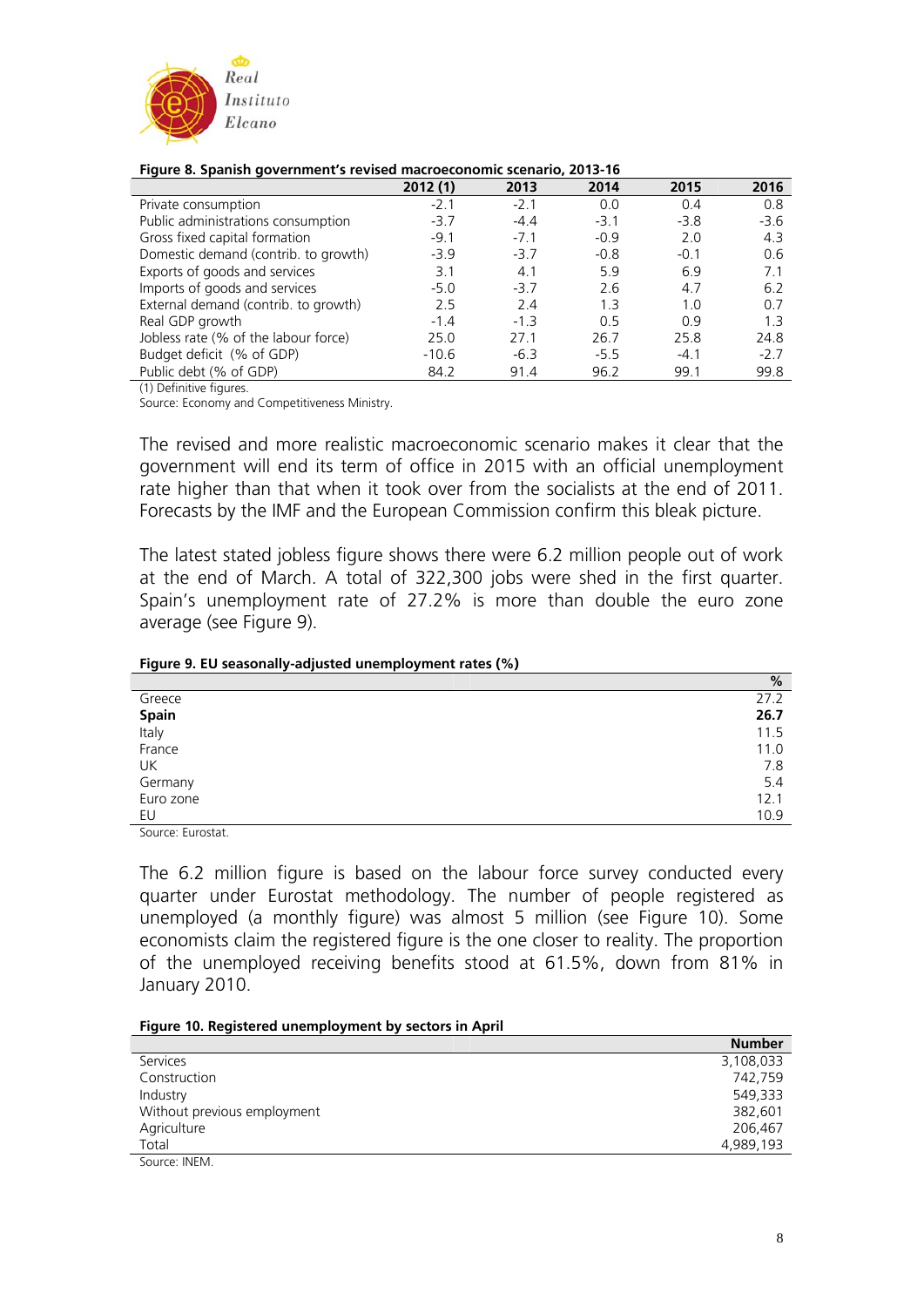

The stated jobless figures continued to show a wide disparity by regions, with the rate at 16.3% in the Basque Country and almost 37% in Andalusia (see Figure 11).

|                                         | %    |
|-----------------------------------------|------|
| Andalusia                               | 36.8 |
| Aragón                                  | 22.4 |
| Asturias                                | 25.3 |
| <b>Balearic Islands</b>                 | 28.6 |
| <b>Basque Country</b>                   | 16.3 |
| Canary Islands                          | 34.3 |
| Cantabria                               | 20.9 |
| Castilla y León                         | 22.7 |
| Castilla-La Mancha                      | 31.5 |
| Catalonia                               | 24.5 |
| Extremadura                             | 35.6 |
| Galicia                                 | 22.3 |
| La Rioja                                | 19.0 |
| Madrid                                  | 20.3 |
| Murcia                                  | 30.4 |
| Navarre                                 | 19.0 |
| Valencia                                | 29.2 |
| $(1)$ Douglast to nearest decimal point |      |

**Figure 11. Stated unemployment rates by region (%) (1)** 

(1) Rounded to nearest decimal point. Source: INE.

There was good news on the inflation front. The annual rate fell to 1.4% in April, down from 2.4% in March. The risk premium –the difference between the benchmark 10-year German yield and the Spanish one– also dropped below 300 bp earlier this month for the first time in more than a year and was less than half the peak of 638 bp last July (see Figure 12).

| Figure 12. 10-year government bond yields (%) and spreads over Germany's bunds (pp) (1) |  |
|-----------------------------------------------------------------------------------------|--|
|-----------------------------------------------------------------------------------------|--|

|              | Yield $(\%)$ | Spread (pp) |
|--------------|--------------|-------------|
| Germany      | 1.36         |             |
| Greece       | 9.71         | $+8.35$     |
| Italy        | 4.01         | $+2.65$     |
| Portugal     | 5.50         | $+4.14$     |
| <b>Spain</b> | 4.33         | $+2.97$     |
| $(1)13$ May. |              |             |

Source: ThomsonReuters.

#### Spain's Employment Rate, almost the Lowest in the EU

The employment rate –persons with a job as a percentage of the working age population (15-64)– dropped 10 pp between 2007 and 2012 to 59.3%, the second lowest figure in the EU (see Figure 13).

| Figure 13. EU employment rates (%) |
|------------------------------------|
|                                    |

|               | 2012 | 2007 |
|---------------|------|------|
| Sweden        | 79.4 | 80.1 |
| Germany       | 77.2 | 77.8 |
| UK            | 74.2 | 75.2 |
| France        | 69.3 | 69.8 |
| EU-27 average | 68.5 | 69.6 |
| <b>Spain</b>  | 59.3 | 69.5 |
| Greece        | 55.3 | 66.0 |

Source: Eurostat.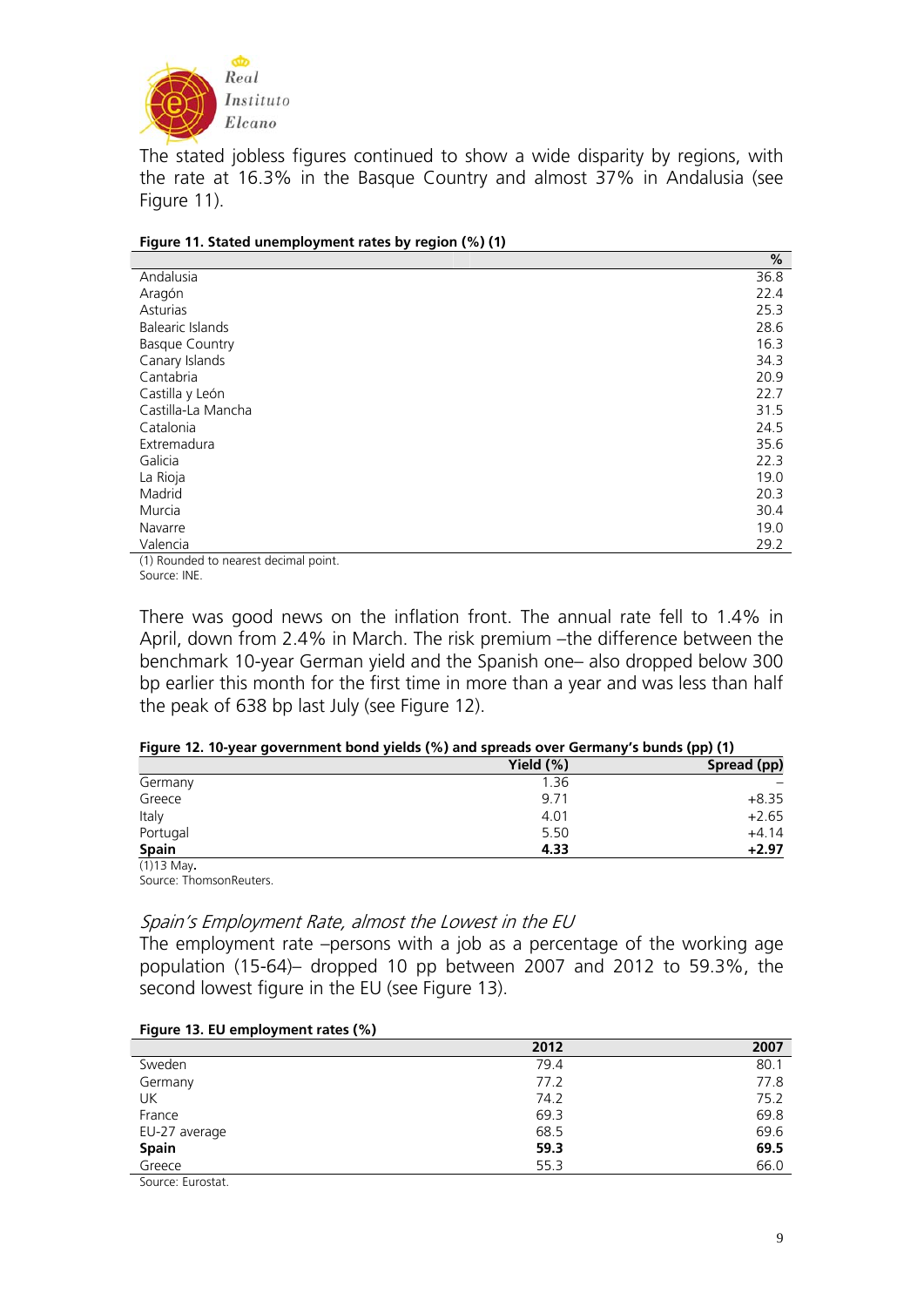

The employment rate gives an idea of the labour market situation and is an important indicator of the sustainability of a country's state pension system, among other things. The more people working and contributing to social security, particularly when measured against the number of pensioners, the healthier a pensions system.

In Spain's case, the jobless rate is very high at 27.2% and thus its employment rate is very low, while Germany, for example, has a very low jobless rate (5.4%) and consequently a high employment rate.

### Spain, third-highest destination in Europe for foreign direct investment

Spain received 278 foreign direct investment (FDI) projects in 2012, 9% more than in 2011 and the third-highest number after the UK and Germany, according to a report by fDi Intelligence, a division of the *Financial Times* (see Figure 14).

In monetary terms, however, inward FDI, excluding Special Purpose Entities (SPEs), was €13.4 billion, down from €23.6 billion in 2011, according to Spain's Investment Registry (see Inside Spain, Newsletter 94, 16 April, 2013).

| <b>Tigare 14. TOP TO FBI acsumation countines in Earope in 2012</b> |                           |                  |  |
|---------------------------------------------------------------------|---------------------------|------------------|--|
|                                                                     | <b>Number of projects</b> | % change on 2011 |  |
| UK.                                                                 | 812                       | $-8.0$           |  |
| Germany                                                             | 410                       | $-47.0$          |  |
| <b>Spain</b>                                                        | 278                       | $+9.0$           |  |
| Russia                                                              | 265                       | $-18.0$          |  |
| France                                                              | 244                       | $-12.0$          |  |
| Poland                                                              | 237                       | $+5.0$           |  |
| Ireland                                                             | 147                       | $-21.0$          |  |
| Netherlands                                                         | 145                       | $-22.0$          |  |
| Rumania                                                             | 138                       | $-23.0$          |  |
| Turkey                                                              | 133                       | $-1.0$           |  |
| Other                                                               | 1,082                     |                  |  |
| Total                                                               | 3,891                     | $-21.0$          |  |
| Source: fDi Markets.                                                |                           |                  |  |

Spain and Poland were the only countries with growth in FDI projects

**Figure 14. Top 10 FDI destination countries in Europe in 2012** 

In outward FDI, Spain was ranked fourth by number of projects, which were 15%-6% lower at 368 (see Figure 15). In monetary terms, outward investment, also excluding SPEs, amounted to €10.9 billion in 2012 compared with €29.3 billion in 2011.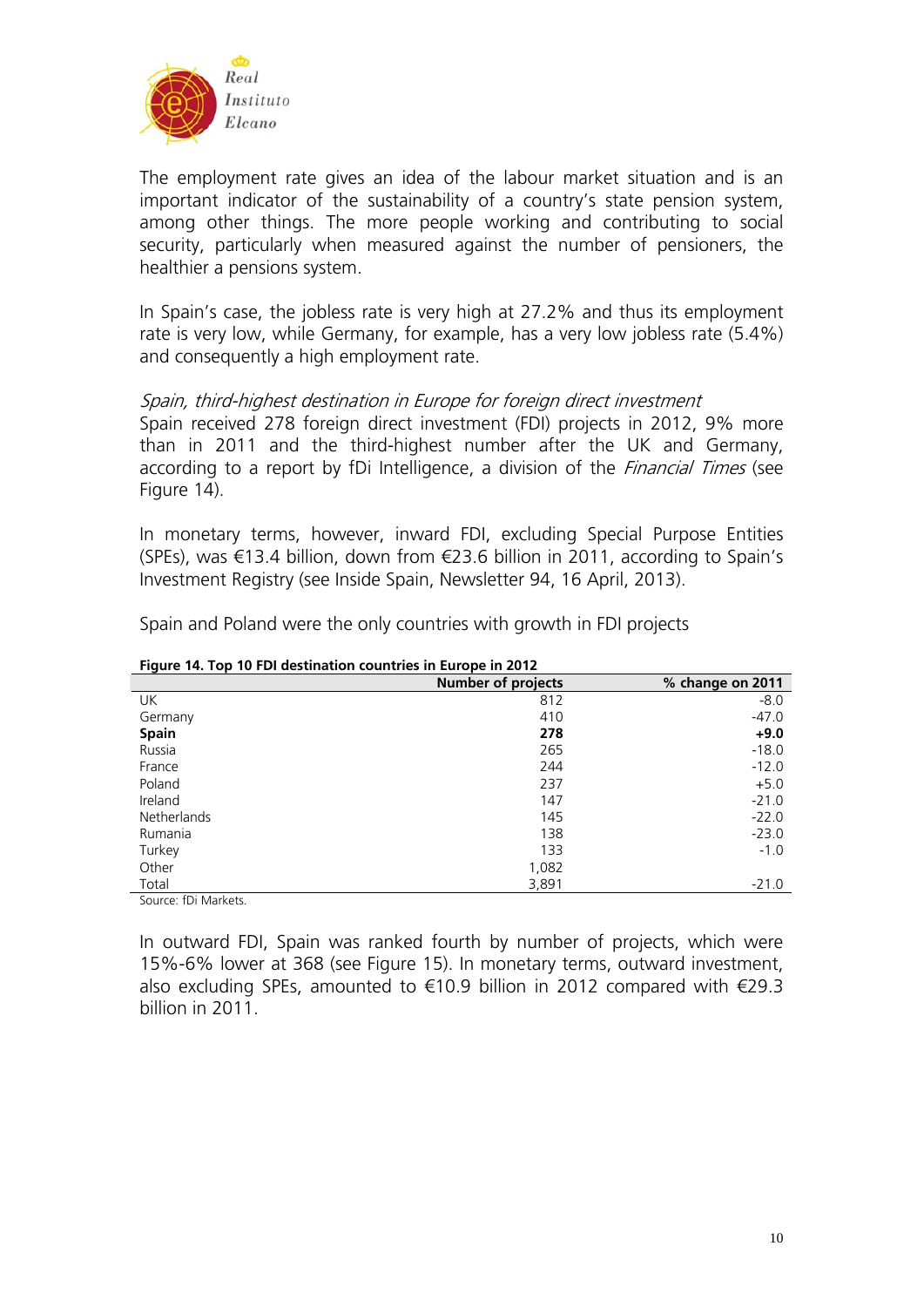

| $1.9941$ cm $1.9911$ cm $1.9041$ cc counteres from Europe in Evil. |                           |                  |  |
|--------------------------------------------------------------------|---------------------------|------------------|--|
|                                                                    | <b>Number of projects</b> | % change on 2011 |  |
| UK                                                                 | 1,245                     | $-10.0$          |  |
| Germany                                                            | 1,065                     | $-15.5$          |  |
| France                                                             | 547                       | $-17.4$          |  |
| <b>Spain</b>                                                       | 368                       | $-15.6$          |  |
| Switzerland                                                        | 325                       | $-28.4$          |  |
| Netherlands                                                        | 286                       | $-26.1$          |  |
| Italy                                                              | 203                       | $-21.9$          |  |
| Netherlands                                                        | 286                       | $-26.1$          |  |
| Sweden                                                             | 182                       | $-26.6$          |  |
| Ireland                                                            | 170                       | $-2.8$           |  |
| Other                                                              | 949                       | $-19.3$          |  |
| Total                                                              | 5,468                     | $-17.5$          |  |

#### **Figure 15. Top 10 source countries from Europe in 2012**

Source: fDi Markets.

### **Corporate Scene**

Bankia returns to profit, Santander's falls and BBVA's rises…

Bankia, the bank created in 2010 from the merger of seven ailing savings banks whose problems shook the financial system in 2012 and led to an EU bailout, returned to profitability less than two months after reporting the largest loss in Spain's corporate history.

The bank, nationalised last year, posted a net profit of  $E$ 27 million for the first quarter compared with a loss of €19.2 billion for the whole of 2012.

Its bad loan ratio remained at around 13% of total loans excluding the transfer of more than €22 billion in problematic assets to the Sareb state-run bad bank.

The bank is well ahead of the order from Brussels to close 1,100 branches over the next three years. It shut 197 in the first quarter.

In other results, Santander, the euro zone's largest bank by market capitalisation, generated a net profit for the first quarter of €1.2 billion, 26% less year-on-year, while BBVA's profit of €1.7 billion was 72% higher.

Both these banks continued to benefit from their geographic diversification, although Santander's profits from Brazil (26% of the group total) were 22.3% lower than in the first quarter of 2012 and those from the UK dropped by 21.5% (see Figure 16).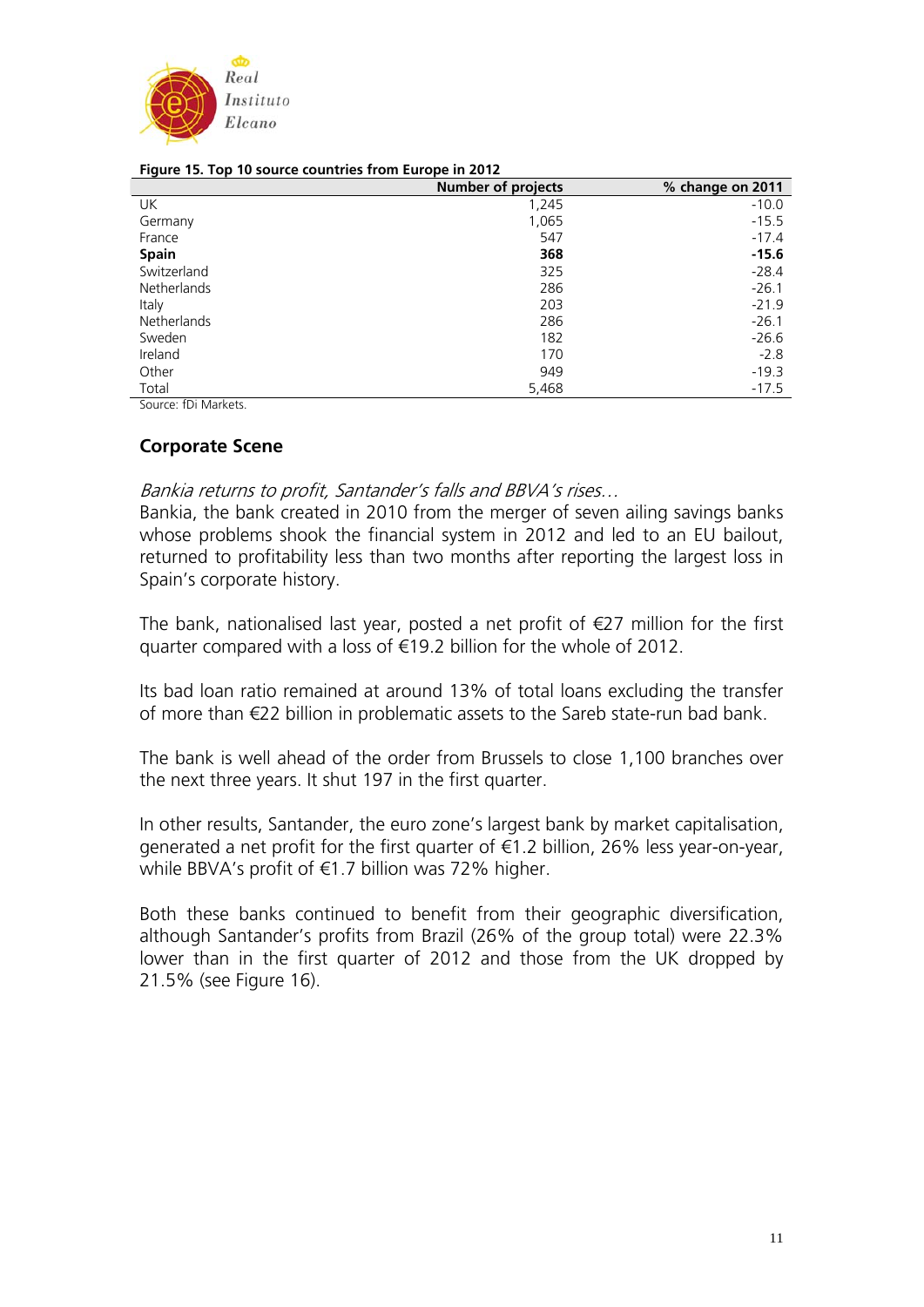

| Figure 16. Geographic distribution of Santander's ordinary attributable profit (% of total) |  |  |
|---------------------------------------------------------------------------------------------|--|--|

|                            | %  |
|----------------------------|----|
| Brazil                     | 26 |
| Spain                      | 11 |
| Mexico                     | 13 |
| UK                         | 12 |
| US                         | 12 |
| Santander Consumer Finance | 9  |
| Rest of Latin America      |    |
| Chile                      | 5  |
| Poland                     | 4  |
| Rest of Europe             |    |
| Portugal                   |    |

Source: Santander.

The driving force for BBVA is Mexico, which posted a profit of  $\in$ 435 million. Profits were also boosted by one-off capital gains from the sale of life assurance business to Ireland's Scor Global Life.

### … Lloyds Pulls out of Spain

Lloyds Banking Group agreed to sell its retail, private banking and investment management business in Spain to Banco Sabadell in a deal that will cause a loss of €295 million for the UK bank partly owned by taxpayers.

Lloyds, in exchange, will take a stake of around 1.8% in Sabadell and will keep its corporate banking operations in Spain.

The bank has been hard hit, like Spanish banks, by the bursting of the property bubble and recession.

## Telefónica's revenues higher in Brazil than in Spain

Telefónica, the telecoms group, posted net profit of €920 million in the first quarter, 21% higher than in the same period of 2012. Brazil, for the first time, overtook Spain as the biggest market for revenue generation.

Like Santander and BBVA, Latin America is playing an increasingly important part in business. The region provided more than half of the total revenues of €14.1 billion, 9.1% lower year-on-year. Revenues in its depressed domestic market dropped from €3.9 billion to €3.26 billion.

### Repsol recovers from YPF Saga

The net profit of Repsol, the oil and gas group, adjusted for the cost of supply (CCS), rose 38% in the first quarter to  $634$  million compared with the same period of 2012, despite the loss of YPF, its unit in Argentina, less than a year ago when it was nationalised.

The higher profit was due to higher margins and the opening of new projects including the giant Sapinhoá filed in Brazil. Excluding the impact of the YPF expropriation and other changes in Repsol operations, the group's total